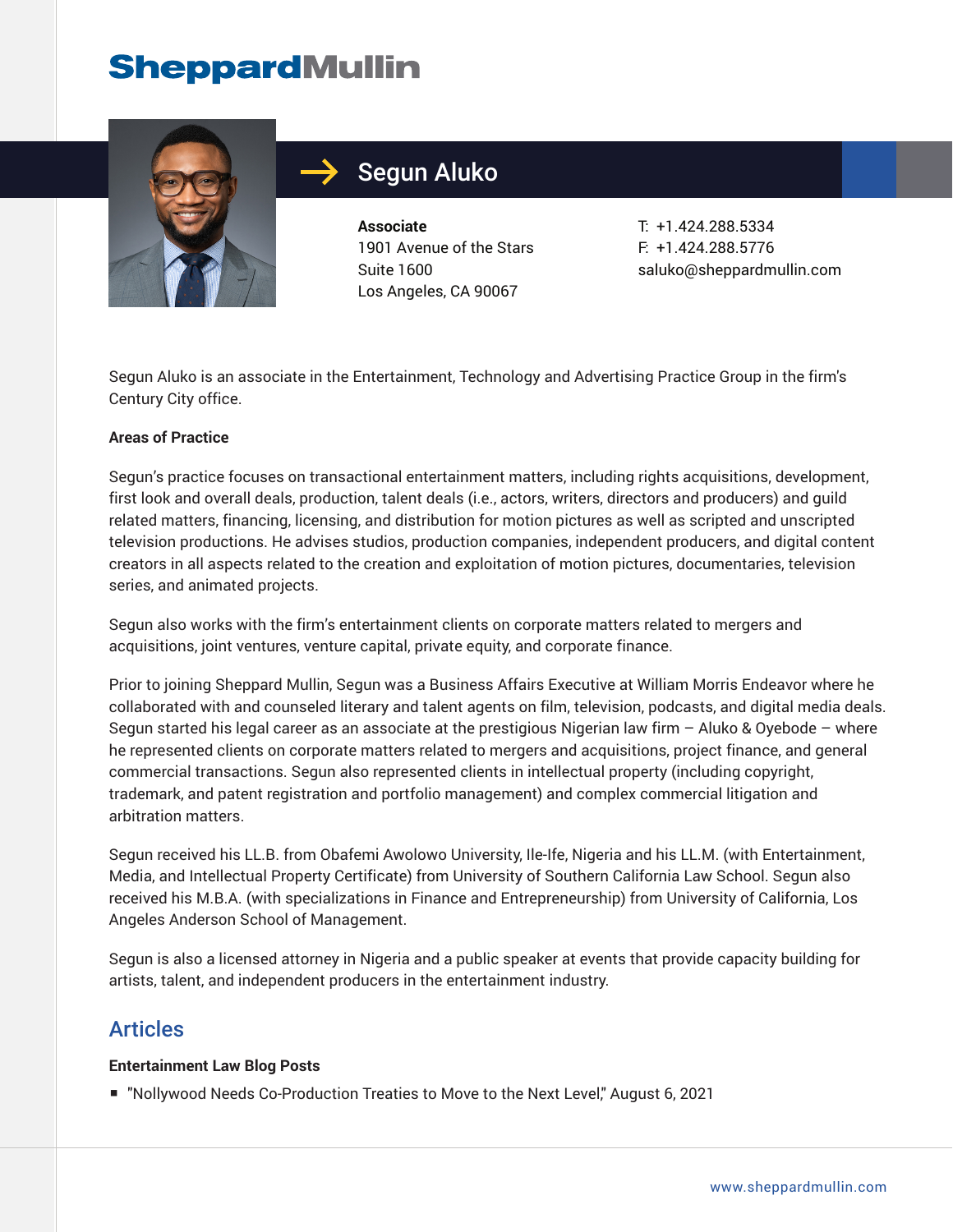#### Speaking Engagements

Panelist, "NFTs and the Intersection of Sports, Entertainment & Digital Assets," 41st BESLA Annual Conference, November 4, 2021

#### Events

The Business Case for Black Stories in Media and Entertainment: Exploring Dealmaking, Tax Incentives, and Co-Production Treaties Webinar, 02.24.2022

2021 ANA/BAA Marketing Law Conference Celebrity Services For Equity San Diego, CA and Virtual, 11.17.2021

#### Podcasts & Webinars

The Business Case for Black Stories in Media and Entertainment: Exploring Dealmaking, Tax Incentives, and Co-Production Treaties 02.24.2022

### **Practices**

Capital Markets Corporate Emerging Company & Venture Capital Entertainment, Technology and Advertising Joint Ventures and Strategic Alliances Mergers and Acquisitions Private Equity Technology Transactions

#### **Industries**

Advertising Emerging Company & Venture Capital Entertainment, Technology and Advertising Private Equity Sports